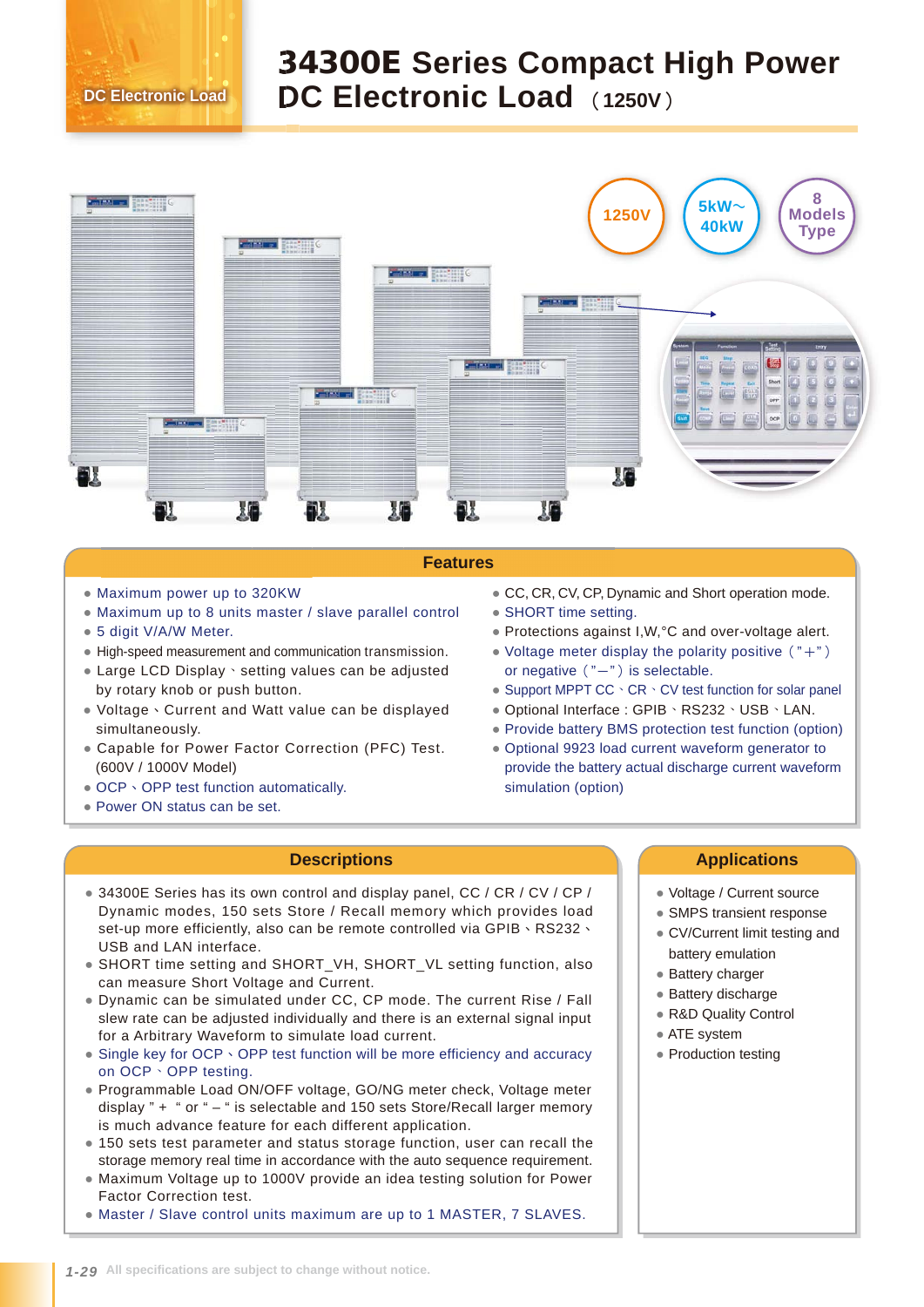| <b>Specifications</b>                                           |                                                                                                          |                                                                             |                            |                            |                                                                                                                                                                                                                                                |                |                |                              |  |  |  |
|-----------------------------------------------------------------|----------------------------------------------------------------------------------------------------------|-----------------------------------------------------------------------------|----------------------------|----------------------------|------------------------------------------------------------------------------------------------------------------------------------------------------------------------------------------------------------------------------------------------|----------------|----------------|------------------------------|--|--|--|
| <b>MODEL</b>                                                    |                                                                                                          | 34305E                                                                      | 34310E                     |                            | 34315E                                                                                                                                                                                                                                         |                | 34320E         |                              |  |  |  |
| Power                                                           | 5KW                                                                                                      |                                                                             | <b>10KW</b>                |                            |                                                                                                                                                                                                                                                | <b>15KW</b>    | 20KW           |                              |  |  |  |
| Current                                                         | $0 - 2.5A$                                                                                               | $0 - 25A$                                                                   | $0 - 5A$                   | $0 - 50A$                  | $0 - 7.5A$                                                                                                                                                                                                                                     | $0 - 75A$      | $0 - 10A$      | $0 - 100A$                   |  |  |  |
| Voltage                                                         |                                                                                                          |                                                                             |                            |                            | $0 - 1250V$                                                                                                                                                                                                                                    |                |                |                              |  |  |  |
| <b>Protections</b><br>Over Power Protection (OPP)               | 105%                                                                                                     |                                                                             |                            |                            |                                                                                                                                                                                                                                                |                |                |                              |  |  |  |
| Over Current Protection (OCP)                                   | 104%                                                                                                     |                                                                             |                            |                            |                                                                                                                                                                                                                                                |                |                |                              |  |  |  |
| Over Voltage Protection (OVP)                                   | 104%                                                                                                     |                                                                             |                            |                            |                                                                                                                                                                                                                                                |                |                |                              |  |  |  |
| Over Temp Protection (OTP)                                      | Yes                                                                                                      |                                                                             |                            |                            |                                                                                                                                                                                                                                                |                |                |                              |  |  |  |
| <b>Constant Current Mode</b>                                    |                                                                                                          |                                                                             |                            |                            |                                                                                                                                                                                                                                                |                |                |                              |  |  |  |
| Range <sup>*1</sup>                                             | 2.5A                                                                                                     | 25A                                                                         | 5A<br>0.08mA               | 50A<br>0.8 <sub>m</sub> A  | 7.5A<br>0.12mA                                                                                                                                                                                                                                 | 75A<br>1.2mA   | 10A            | 100A                         |  |  |  |
| Resolution<br>Accuracy                                          | 0.04mA                                                                                                   | 0.4 <sub>m</sub> A                                                          |                            |                            |                                                                                                                                                                                                                                                |                | 0.16mA         | 1.6mA                        |  |  |  |
| <b>Constant Resistance Mode</b>                                 | $\pm$ (0.1% of Setting + 0.2% of Range)                                                                  |                                                                             |                            |                            |                                                                                                                                                                                                                                                |                |                |                              |  |  |  |
| Range                                                           | $60000\Omega - 50\Omega$                                                                                 | $50\Omega$ ~2.502 $\Omega$                                                  | $30000\Omega$ ~25 $\Omega$ | $25\Omega$ ~1.251 $\Omega$ | $20004\Omega$ ~ 16.67 $\Omega$   16.67 $\Omega$ ~ 0.834 $\Omega$                                                                                                                                                                               |                | 15000Ω~12.5Ω   | $12.5\Omega$ ~0.627 $\Omega$ |  |  |  |
| Resolution                                                      | $0.3334 \mu S$                                                                                           | $0.834m\Omega$                                                              | $0.6667 \mu S$             | $0.417m\Omega$             | 0.9998 <sub>µ</sub> S                                                                                                                                                                                                                          | $0.278m\Omega$ | $1.3333\mu S$  | $0.209m\Omega$               |  |  |  |
| Accuracy                                                        |                                                                                                          |                                                                             |                            |                            | ±0.2% of (Setting + Range)                                                                                                                                                                                                                     |                |                |                              |  |  |  |
| <b>Constant Voltage Mode</b>                                    |                                                                                                          |                                                                             |                            |                            |                                                                                                                                                                                                                                                |                |                |                              |  |  |  |
| Range<br>Resolution                                             | 1250V<br>20mV                                                                                            |                                                                             |                            |                            |                                                                                                                                                                                                                                                |                |                |                              |  |  |  |
| Accuracy                                                        | $\pm$ 0.05% of (Setting + Range)                                                                         |                                                                             |                            |                            |                                                                                                                                                                                                                                                |                |                |                              |  |  |  |
| <b>Constant Power Mode</b>                                      |                                                                                                          |                                                                             |                            |                            |                                                                                                                                                                                                                                                |                |                |                              |  |  |  |
| Range                                                           | 500W                                                                                                     | 5000W                                                                       | 1000W                      | 10000W                     | 1500W                                                                                                                                                                                                                                          | 15000W         | 2000W          | 20000W                       |  |  |  |
| Resolution                                                      | 8mW                                                                                                      | 80mW                                                                        | 16mW                       | 160mW                      | 24mW                                                                                                                                                                                                                                           | 240mW          | 32mW           | 320mW                        |  |  |  |
| Accuracy                                                        |                                                                                                          |                                                                             |                            |                            | $\pm$ 0.5% of (Setting + Range)                                                                                                                                                                                                                |                |                |                              |  |  |  |
| Constant Voltage Mode + Constant Current Mode<br>Range          | 1250V                                                                                                    | 25A                                                                         | 1250V                      | 50A                        | 1250V                                                                                                                                                                                                                                          | 75A            | 1250V          | 100A                         |  |  |  |
| Resolution                                                      | 20mV                                                                                                     | 0.4 <sub>m</sub> A                                                          | 20mV                       | 0.8 <sub>m</sub> A         | 20mV                                                                                                                                                                                                                                           | 1.2mA          | 20mV           | 1.6mA                        |  |  |  |
| Accuracy                                                        |                                                                                                          |                                                                             |                            |                            | ± 1% of (Setting + Range)                                                                                                                                                                                                                      |                |                |                              |  |  |  |
| <b>Constant Voltage Mode + Constant Power Mode</b>              |                                                                                                          |                                                                             |                            |                            |                                                                                                                                                                                                                                                |                |                |                              |  |  |  |
| Range                                                           | 1250V                                                                                                    | 5000W                                                                       | 1250V                      | 10000W                     | 1250V                                                                                                                                                                                                                                          | 15000W         | 1250V          | 20000W                       |  |  |  |
| Resolution<br>Accuracy                                          | 20mV                                                                                                     | 80mW                                                                        | 20mV                       | 160mW                      | 20mV                                                                                                                                                                                                                                           | 240mW          | 20mV           | 320mW                        |  |  |  |
| <b>MPPT Mode</b>                                                | ± 1.0% of (Setting + Range)                                                                              |                                                                             |                            |                            |                                                                                                                                                                                                                                                |                |                |                              |  |  |  |
| Algorithm                                                       | P&O + Scanning                                                                                           |                                                                             |                            |                            |                                                                                                                                                                                                                                                |                |                |                              |  |  |  |
| Load mode                                                       | CC, CR, CV (MPPT C, R, V)                                                                                |                                                                             |                            |                            |                                                                                                                                                                                                                                                |                |                |                              |  |  |  |
| Sampling interval                                               | 10ms~2000ms; resolution 1ms                                                                              |                                                                             |                            |                            |                                                                                                                                                                                                                                                |                |                |                              |  |  |  |
| P&O interval<br>Memory situation                                |                                                                                                          | 10ms~2000ms ; resolution 1ms<br>Discard old data and keep catching new data |                            |                            |                                                                                                                                                                                                                                                |                |                |                              |  |  |  |
| <b>Dynamic Mode</b>                                             |                                                                                                          |                                                                             |                            |                            |                                                                                                                                                                                                                                                |                |                |                              |  |  |  |
| <b>Timing</b>                                                   |                                                                                                          |                                                                             |                            |                            |                                                                                                                                                                                                                                                |                |                |                              |  |  |  |
| Thigh & Tlow                                                    |                                                                                                          |                                                                             |                            |                            | 0.050~9.999 / 99.99 / 999.9 / 9999ms                                                                                                                                                                                                           |                |                |                              |  |  |  |
| Resolution                                                      |                                                                                                          |                                                                             |                            |                            | $0.001 / 0.01 / 0.1 / 1$ ms                                                                                                                                                                                                                    |                |                |                              |  |  |  |
| Accuracy<br><b>Slew Rate</b>                                    |                                                                                                          |                                                                             |                            |                            | 1µs / 10µs / 100µs / 1ms + 50ppm<br>$0.002$ A $\sim$ 0.125A/µS $\mid$ 0.02A $\sim$ 1.25A/µS $\mid$ 0.004A $\sim$ 0.25A/µS $\mid$ 0.04A $\sim$ 2.5A/µS $\mid$ 0.006A $\sim$ 0.375A/µS $\mid$ 0.06A $\sim$ 3.75A/µS $\mid$ 0.008A $\sim$ 0.5A/µS |                |                | $0.08A - 5A/\mu S$           |  |  |  |
| Resolution                                                      | $0.0005A/\mu S$                                                                                          | $0.005A/\mu S$                                                              | $0.001A/\mu S$             | 0.01A/uS                   | $0.0015A/\mu S$                                                                                                                                                                                                                                | $0.015A/\mu S$ | $0.002A/\mu S$ | $0.02A/\mu S$                |  |  |  |
| Min. Rise Time                                                  |                                                                                                          |                                                                             |                            | 20µs(typical)              |                                                                                                                                                                                                                                                |                |                |                              |  |  |  |
| <b>Current</b>                                                  |                                                                                                          |                                                                             |                            |                            |                                                                                                                                                                                                                                                |                |                |                              |  |  |  |
| Range                                                           | $0 - 2.5A$                                                                                               | $2.5 - 25A$                                                                 | $0 - 5A$                   | $5 - 50A$                  | $0 - 7.5A$                                                                                                                                                                                                                                     | $7.5 - 75A$    | $0 - 10A$      | $10 - 100A$                  |  |  |  |
| Resolution                                                      | 0.04mA                                                                                                   | 0.4 <sub>m</sub> A                                                          | 0.08mA                     | 0.8 <sub>m</sub> A         | 0.12mA                                                                                                                                                                                                                                         | 1.2mA          | 0.16mA         | 1.6mA                        |  |  |  |
| <b>Measurement</b>                                              |                                                                                                          |                                                                             |                            |                            |                                                                                                                                                                                                                                                |                |                |                              |  |  |  |
| <b>Voltage Read Back</b>                                        |                                                                                                          |                                                                             |                            |                            |                                                                                                                                                                                                                                                |                |                |                              |  |  |  |
| Range (5 Digital)                                               | $0 - 125V$                                                                                               | 125~1250V                                                                   | $0 - 125V$                 | 125~1250V                  | $0 - 125V$                                                                                                                                                                                                                                     | 125~1250V      | $0 - 125V$     | 125~1250V                    |  |  |  |
| Resolution                                                      | 2mV                                                                                                      | 20mV                                                                        | 2mV                        | 20mV                       | 2mV                                                                                                                                                                                                                                            | 20mV           | 2mV            | 20mV                         |  |  |  |
| Accuracy<br><b>Current Read Back</b>                            |                                                                                                          |                                                                             |                            |                            | $±0.025%$ of (Reading + Range)                                                                                                                                                                                                                 |                |                |                              |  |  |  |
| Range (5 Digital)                                               | $0 - 2.5A$                                                                                               | $2.5 - 25A$                                                                 | $0 - 5A$                   | $5 - 50A$                  | $0 - 7.5A$                                                                                                                                                                                                                                     | $7.5 - 75A$    | $0 - 10A$      | $10 - 100A$                  |  |  |  |
| Resolution                                                      | 0.04mA                                                                                                   | 0.4 <sub>m</sub> A                                                          | 0.08mA                     | 0.8 <sub>m</sub> A         | 0.12mA                                                                                                                                                                                                                                         | 1.2mA          | 0.16mA         | 1.6 <sub>m</sub> A           |  |  |  |
| Accuracy                                                        |                                                                                                          |                                                                             |                            |                            | $±0.1\%$ of (Reading + Range)                                                                                                                                                                                                                  |                |                |                              |  |  |  |
| <b>Power Read Back</b>                                          |                                                                                                          |                                                                             |                            |                            |                                                                                                                                                                                                                                                |                |                |                              |  |  |  |
| Range (5 Digital)                                               | 1000W                                                                                                    | 5000W                                                                       | 1000W                      | 10000W                     | 10000W                                                                                                                                                                                                                                         | 15000W         | 10000W         | 20000W                       |  |  |  |
| Resolution<br>Accuracy                                          | 0.01W                                                                                                    | 0.1W                                                                        | 0.1W                       | 1W                         | 0.1W<br>$±0.125%$ of (Reading + Range)                                                                                                                                                                                                         | 1W             | 0.1W           | 1W                           |  |  |  |
| General                                                         |                                                                                                          |                                                                             |                            |                            |                                                                                                                                                                                                                                                |                |                |                              |  |  |  |
| <b>Short Circuit</b>                                            |                                                                                                          |                                                                             |                            |                            |                                                                                                                                                                                                                                                |                |                |                              |  |  |  |
| Current                                                         | 25A                                                                                                      |                                                                             | 50A                        |                            | 75A                                                                                                                                                                                                                                            |                | 100A           |                              |  |  |  |
| <b>Load ON Voltage</b>                                          | $0 - 250V$                                                                                               |                                                                             |                            |                            |                                                                                                                                                                                                                                                |                |                |                              |  |  |  |
| <b>Load OFF Voltage</b><br><b>Emergency Stop Input (Option)</b> |                                                                                                          | $0 - 250V$                                                                  |                            |                            |                                                                                                                                                                                                                                                |                |                |                              |  |  |  |
| <b>Analog Control (Option)</b>                                  | Key & TTL<br>CC / CV / CP / CC+CV / CP+CV                                                                |                                                                             |                            |                            |                                                                                                                                                                                                                                                |                |                |                              |  |  |  |
| <b>Power Consumption</b>                                        |                                                                                                          | 600 Wmax                                                                    | 1000Wmax                   |                            | 1450Wmax                                                                                                                                                                                                                                       |                | 1900Wmax       |                              |  |  |  |
| <b>Operating Temperature</b> <sup>2</sup>                       |                                                                                                          |                                                                             |                            |                            | $0 - 40^{\circ}C$                                                                                                                                                                                                                              |                |                |                              |  |  |  |
| <b>Dimension (HxWxD)</b>                                        | 573x647x766mm<br>573x647x766mm                                                                           |                                                                             |                            |                            | 728x647x766mm                                                                                                                                                                                                                                  |                |                | 885x647x766mm                |  |  |  |
| <b>HxWxD (Not included wheels)</b><br>Weight                    | 469x647x766mm<br>469x647x766mm<br>625x647x766mm<br>781x647x766mm<br>100 kg<br>130 kg<br>170 kg<br>220 kg |                                                                             |                            |                            |                                                                                                                                                                                                                                                |                |                |                              |  |  |  |
| <b>Safety &amp; EMC</b>                                         |                                                                                                          |                                                                             |                            |                            | СE                                                                                                                                                                                                                                             |                |                |                              |  |  |  |
|                                                                 |                                                                                                          |                                                                             |                            |                            |                                                                                                                                                                                                                                                |                |                |                              |  |  |  |

Cooling: Advanced Fan Cooled

Input AC Power : ① Load-20KW (include) : 100~230 Vac ±10%,50/60Hz 2 Load-25KW above (include): 200~230 Vac ±10%, 50/60Hz Note\*1 : The range is automatically or forcing to range II only in CC Mode

Note\*2 : Operating temperature range is 0~40℃, all specifications apply for 25℃±5℃